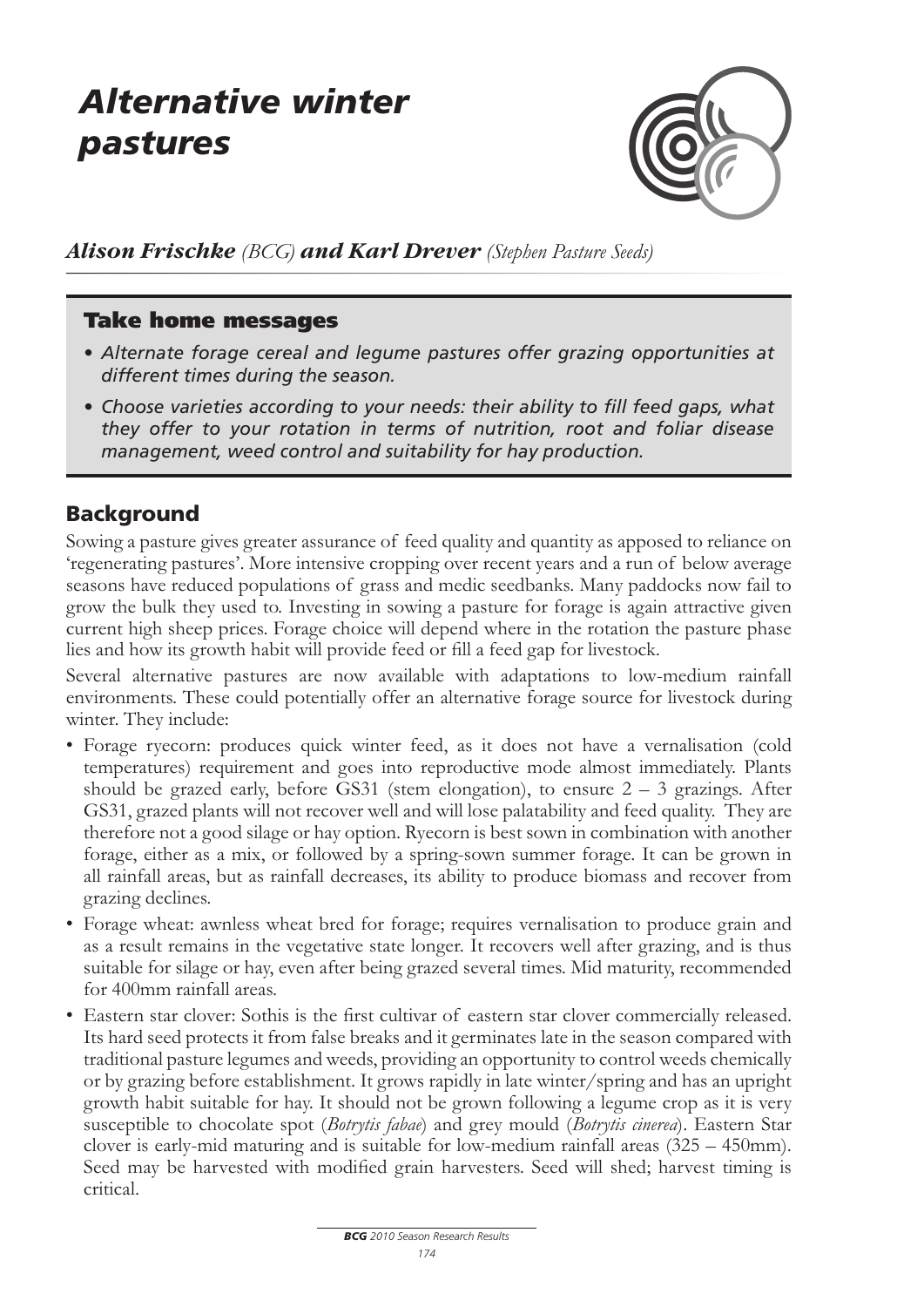## Aim

To compare the production of different winter pastures and their recovery from grazing.

### Method

| Location:               | Culgoa                                                                                                                  |
|-------------------------|-------------------------------------------------------------------------------------------------------------------------|
| Replicates:             | 2                                                                                                                       |
| Sowing date:            | 21 May 2010                                                                                                             |
| Seeding density:        | forage ryecorn, forage wheat & oats 70kg/ha, medic 5kg/ha, eastern<br>star clover 15kg/ha                               |
| Treatments:             | Southern Green forage ryecorn, mackellor forage wheat, Winteroo<br>oats/Jasper medic mix and Sothis eastern star clover |
| Seeding equipment:      | BCG cone seeder (knife point, press wheels, 30cm row spacing)                                                           |
| Rainfall:               | annual April-October GSR 237mm, 2010 GSR 248mm                                                                          |
| Initial soil fertility: | 34kg/ha total N, 34mg/Kg Colwell P                                                                                      |
| Fertiliser:             | 50kg/ha MAP                                                                                                             |

Dry matter (DM) production was measured prior to grazing. On 6 – 9 July, grazed treatment plots were fenced. Five ewes (equivalent to 98 DSE/ha) were placed inside for three days, during which time they ate the crop down to  $2 - 3$ cm from the ground. Once sheep were removed, crops were grown through to harvest.

Dry matter was measured during anthesis and grain yield measured using a plot harvester.

### **Results**

The forage ryecorn was outstanding in early dry matter production, reaching 416kg DM/ha at GS14/21 (4 leaf stage, 1 tiller) only two weeks after sowing (Table 1) on 5 July. At the same time, forage wheat and oats were at GS13/20 (3-leaf, 0 tillers), medic had one trifolate leaf and sothis had one trifolate leaf open and a second trifolate leaf closed.

| Pasture             | 5 July | $15$ July         | 14 October |          | Grain yield                 |
|---------------------|--------|-------------------|------------|----------|-----------------------------|
|                     |        | Ungrazed Ungrazed | Grazed     | Ungrazed | Grazed (t/ha)               |
| Forage ryecorn      | 416    | 885               | 8759       | 6962     | Not intended<br>for harvest |
| Forage wheat        | 142    | 287               | 4602       | 4389     | 2.50                        |
| Oats/medic mix      | 160    | 255               | 4952       | 3262     | $1.44$ (oats)               |
| Eastern star clover | 41     | 56                | 4799       | 1569     | $\ast$                      |

*Table 1. Alternative pasture dry matter production (kg/ha), Culgoa 2010.*

*\* Not harvested - much seed had shed, and needed a modified harvester to collect.* 

Ten days later on 15 July, forage ryecorn had increased DM production by 469kg/ha to 885kg/ ha, an exceptional production at this time of year. Clover production was still slow at this time at only 56kg/ha. However, by anthesis, clover DM was similar to the forage wheat and oats/ medic mix plots.